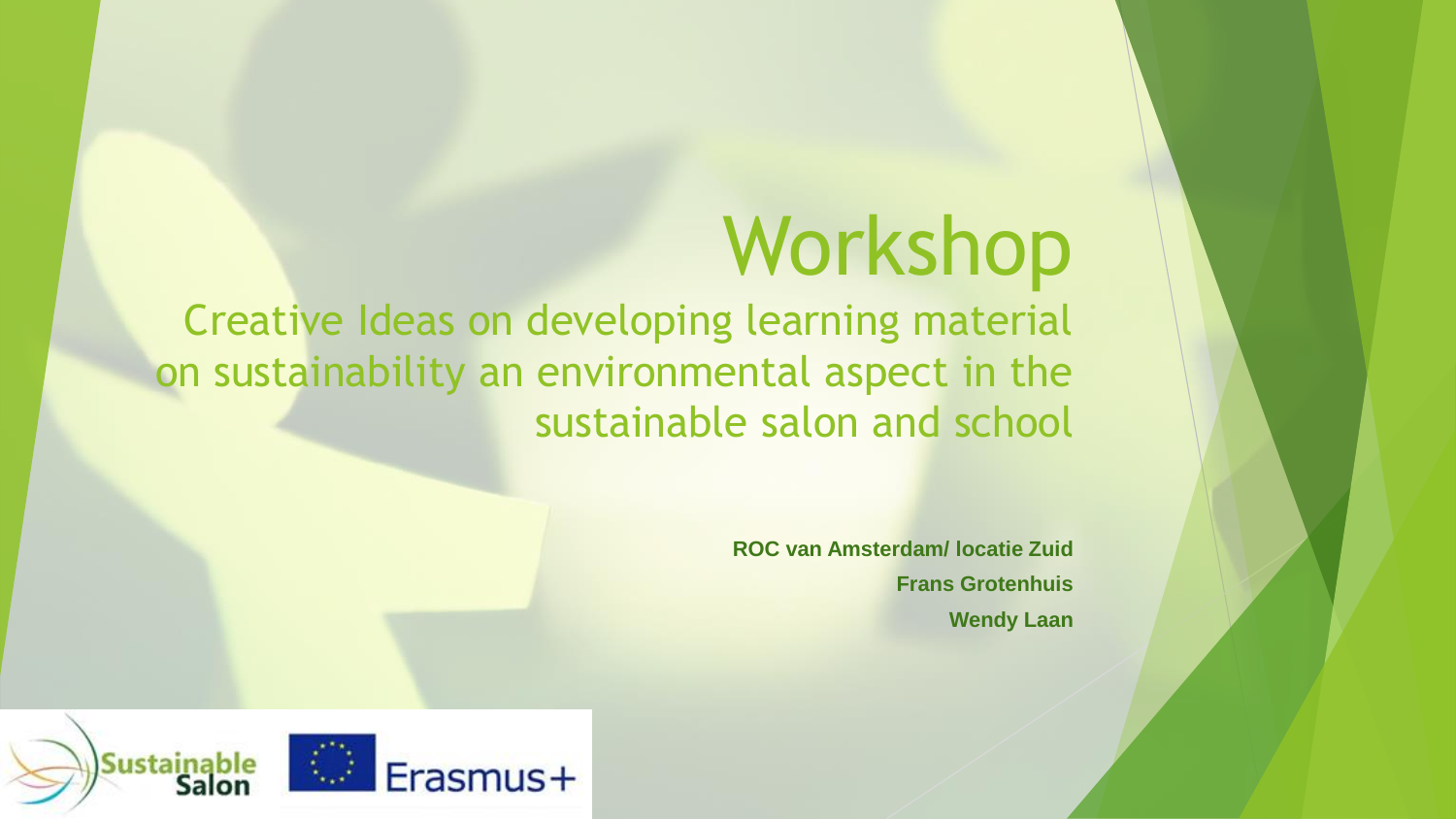

# Introduction

Frans Grotenhuis Docent ROCvA/ owner of a hairsalon





Wendy Laan

Sr instructor ROCvA/ owner of a hairsalon

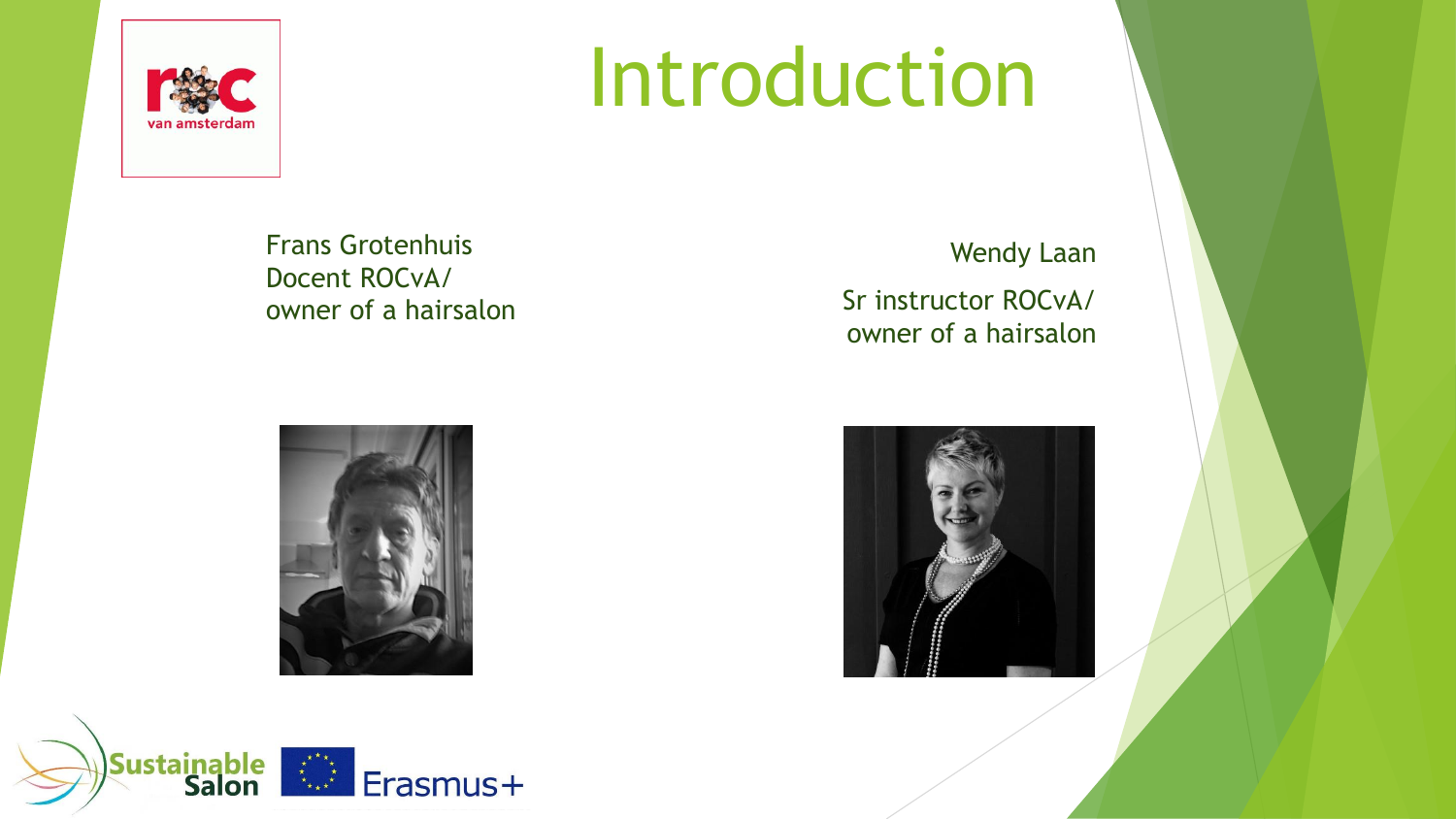## Start of a new project aim:

- Development of profile and competences for:
- **Hairdressers**
- $\blacktriangleright$  Schools
- $\blacktriangleright$  Salons
- ▶ 2030

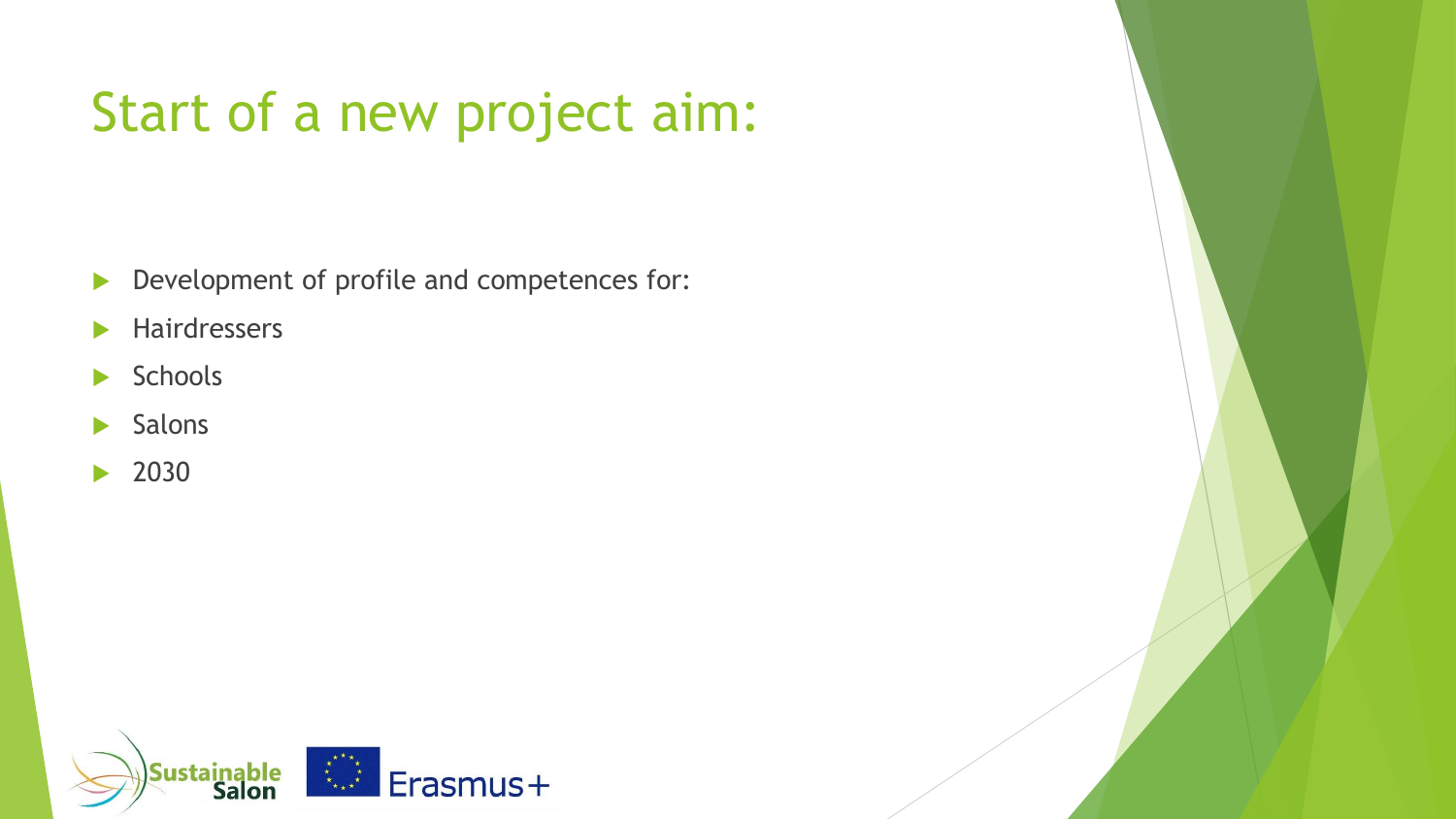## The importance of green education National research

For people working in hair & beauty

- [Allergy](https://www.youtube.com/watch?v=uAiIGd_JqZc)
- [Asthma](https://www.youtube.com/watch?v=uAiIGd_JqZc)
- **[Diseas](https://www.youtube.com/watch?v=uAiIGd_JqZc)**

[Other relevant research findings](https://www.youtube.com/watch?v=uAiIGd_JqZc)

[The Story of Microbeads -](https://www.youtube.com/watch?v=uAiIGd_JqZc) YouTube

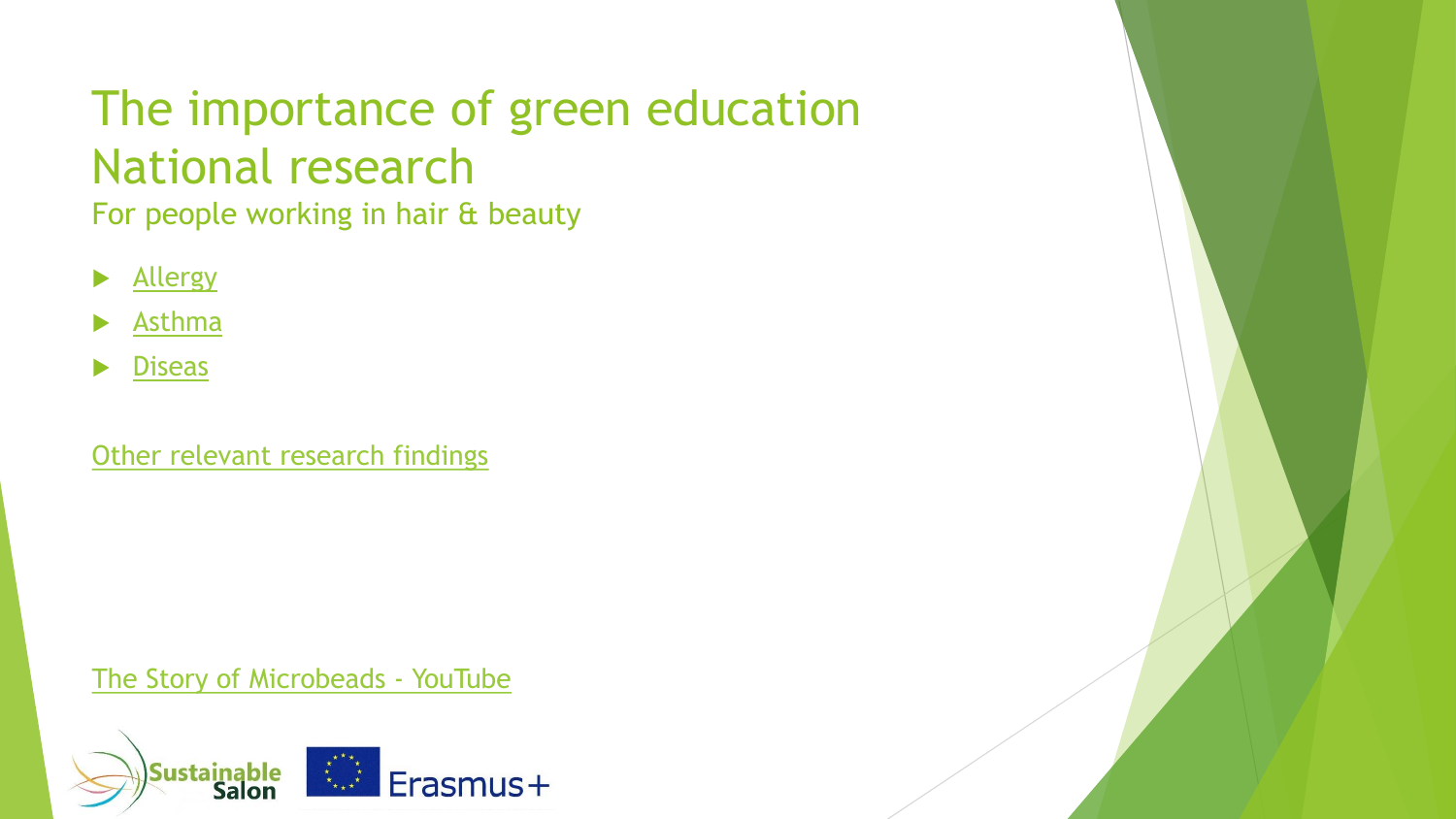## Situation now in Europe

- About 400.000 salons
- More than 1.000.000 employees
- ▶ 3.500.000.000 potential customers

The sector has often more affinity about their profesion than with other aspect of bussiness

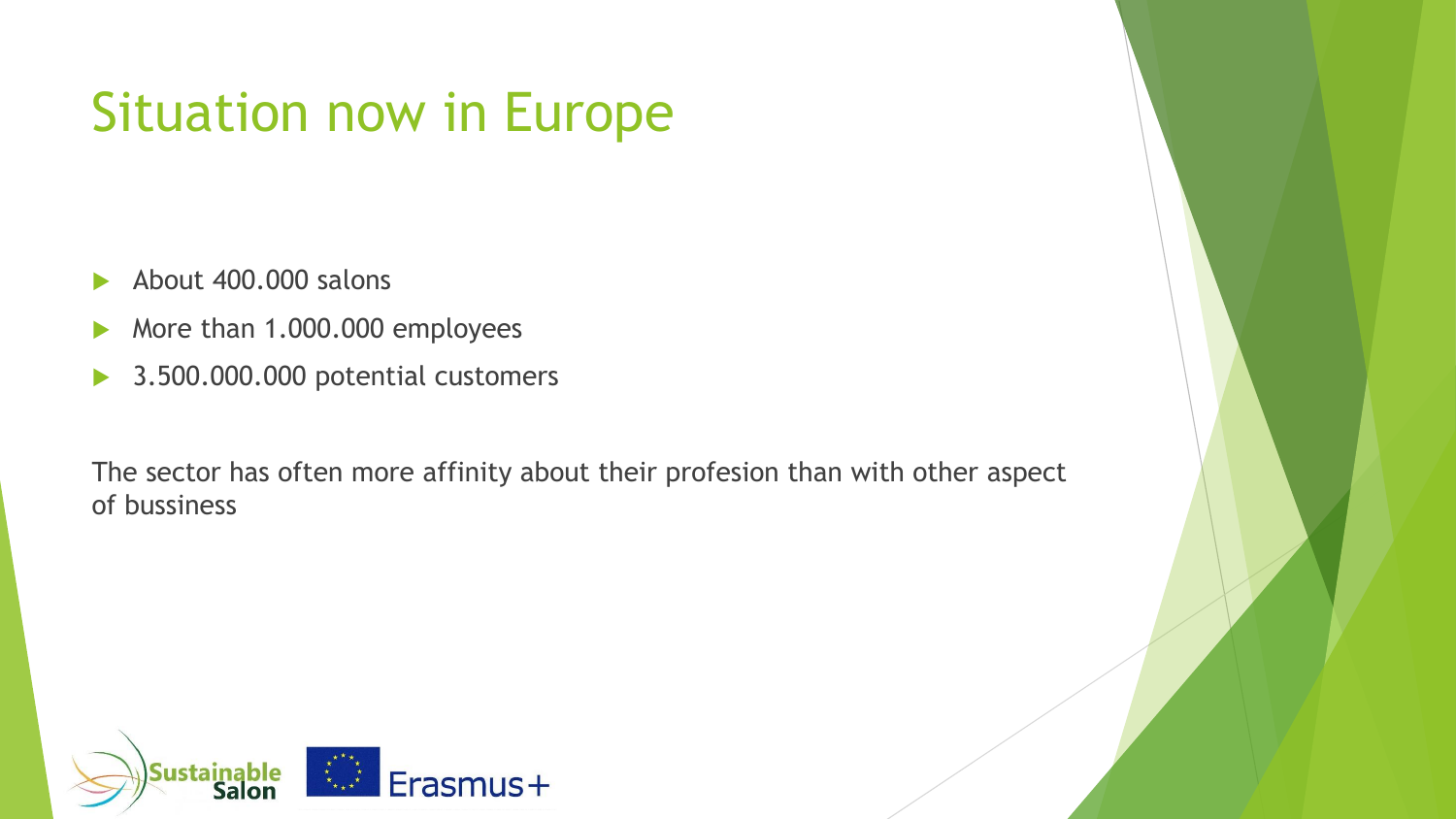## Future…… Attention to succes factors on

- $\blacktriangleright$  Labour
- $\blacktriangleright$  Sustainability
- **Environment**
- Health & Safety
- **Marketing**
- Services

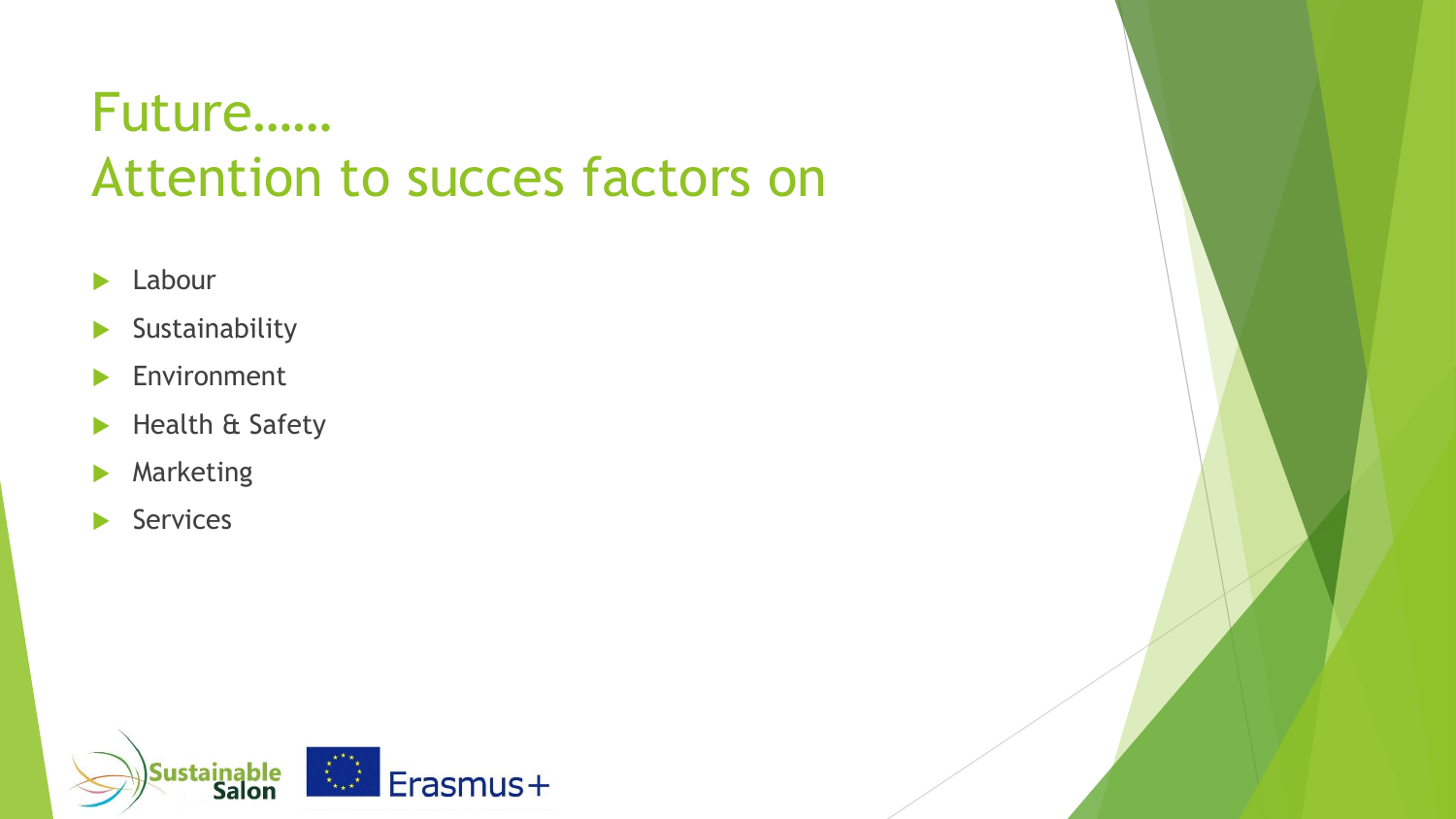### The Project

## Combine sustainable ideas through education and training with innovative ideas within the sector

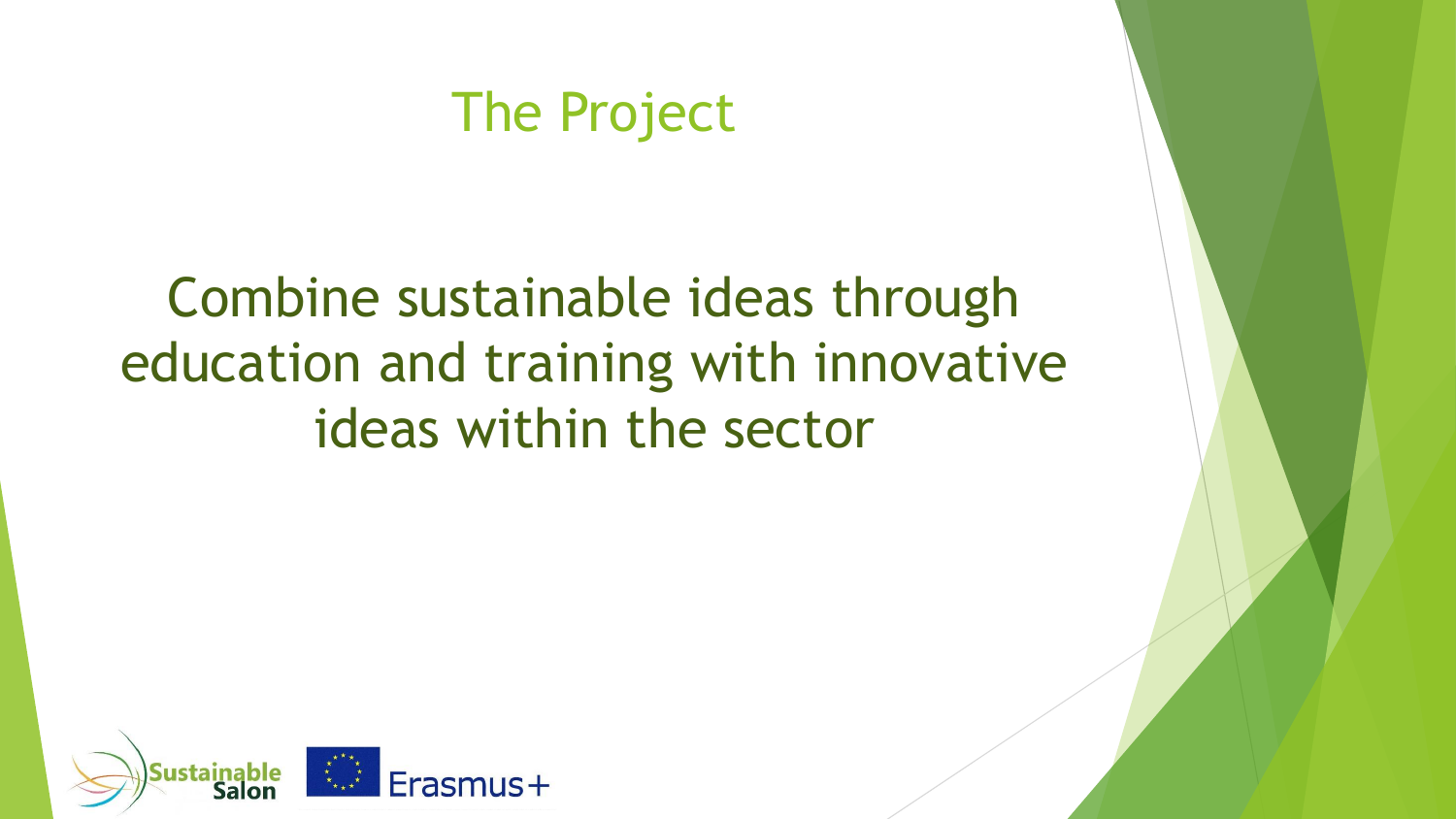### What has already been developed by 'the green salon'?



**Sustainable** 

- Teaching materials for schools
- The Internet awareness game
- Physical sustainability game green salon
- How to create a roadmap on implementing sustainability green salon
- Youtube chanel
- **Magazine**

Which of the above education subjects did you used?You can write your answer in the chatroom.

Erasmus+